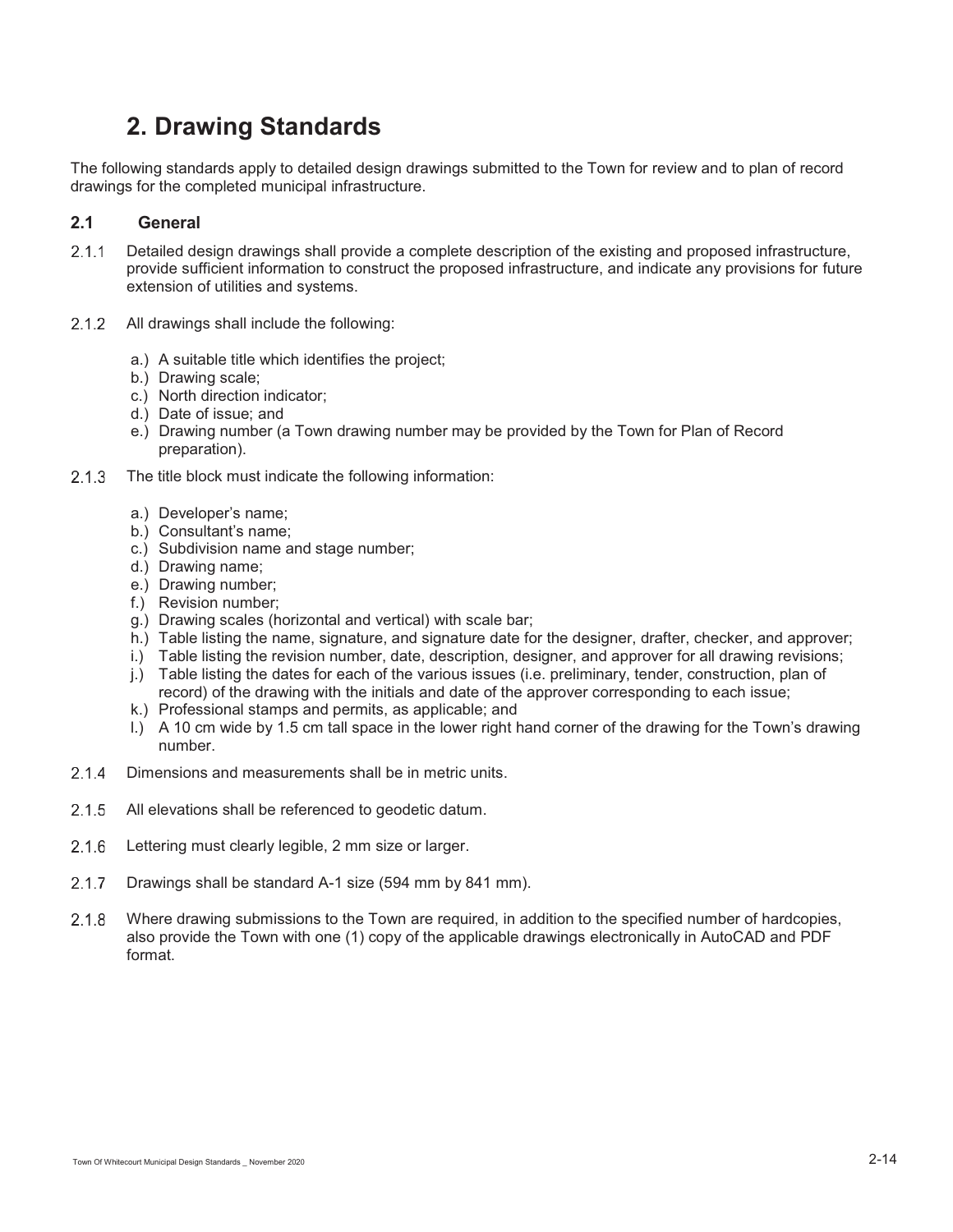# **2.2 Required Drawings**

The following drawings are required and shall include the information specified:

- 2.2.1 Cover Sheet
	- a.) The cover sheet shall identify the subdivision name and stage number and/or development name, Developer's name, Consultant's name, and the Town of Whitecourt.
	- b.) A key plan of the Town of Whitecourt will be included and will clearly indicate the location of the overall development and identify the location of the subdivision stage.
- 2.2.2 Legend and Abbreviations Sheet
	- a.) This drawing shall indicate and define all symbols and abbreviations used in the drawings. Alternatively, the Town may require use of legends on individual drawings, as applicable.
- 2.2.3 Index Plan
	- a.) This plan drawing shall delineate the coverage of each plan/profile drawing covering the Subdivision/Development for the drawing set.
- 2.2.4 Legal Plan
	- a.) This plan drawing shall illustrate all legal and easement information for the site.
	- b.) The plan shall indicate the proposed land uses for the site.
- 2.2.5 Road and Walkway Overall Plan
	- a.) This plan drawing shall illustrate the location of all road right-of-way, lanes, boulevards, sidewalks, trails, walkways, and emergency access.
	- b.) Identify light duty and heavy duty pavement including but not limited to asphalt or concrete areas.
	- c.) Provide cross-sections.
	- d.) Identification of road right-of-way names or temporary designations.
	- e.) Alignments of adjacent roads, lanes, boulevards, and walkways including identification by names or designations.
	- f.) Alignments and locations of existing and proposed surface infrastructure including curb, gutter, sidewalk, sidewalk connectors, paraplegic ramps, and bus stop pads.
	- g.) Location of any proposed postal boxes. Note that locations shall coordinated with Canada Post and should be provided in locations that are accessible to the general public and do not interfere with the vehicular function of the roadway.
	- h.) Signage and road marking plan identifying street names, regulatory signs, transit pad location, signs, details, sign placement, and any required temporary or permanent thermoplastic lane markings.
	- i.) The location of potential future extensions shall be identified.
- 2.2.6 Overall Utility Plan
	- a.) This plan shall indicate the alignment, diameter, slope, type, and material of all existing & proposed water, wastewater, and storm mains.
	- b.) All valves, hydrants, manholes, catch basins, and other appurtenances shall be identified and labeled.
	- c.) The location of potential future extensions shall be identified.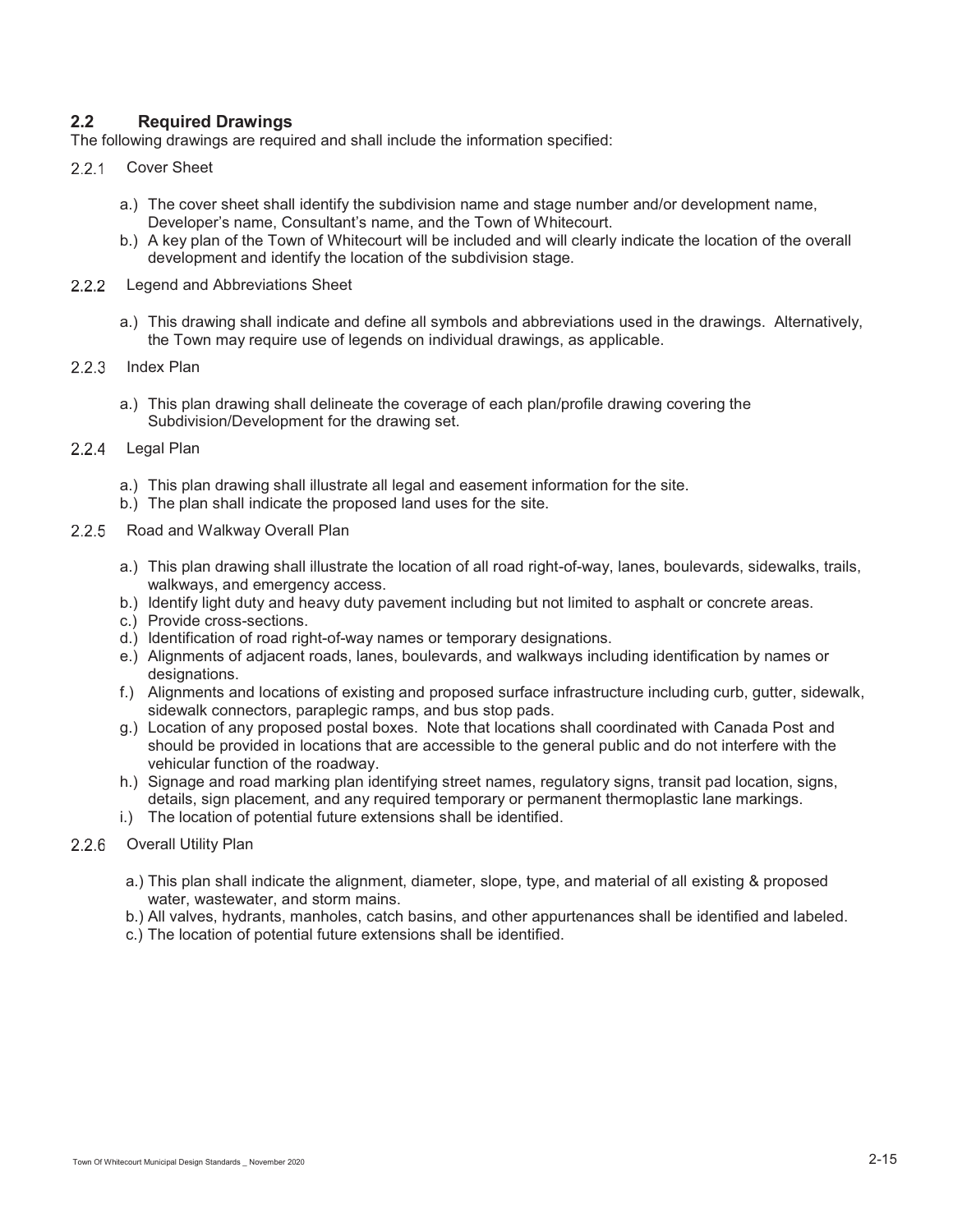#### 2.2.7 Stormwater Drainage Basin Overall Plan

- a.) This plan shall illustrate the stormwater drainage basin within which the overall development is located.
- b.) The limits of the drainage basin shall be clearly delineated.
- c.) The location and identification of the Subdivision/development shall be indicated.
- d.) The alignment of any existing or proposed trunk sewer mains within the drainage basin shall be shown, along with their respective pipe diameters.
- e.) Stormwater catchment areas shall be delineated within the development area.
- f.) Existing and proposed stormwater management facilities, ponding areas, and overflow areas within the drainage basin shall be located and identified.
- g.) Major drainage routes through the drainage basin, along with any receiving drainage courses, shall be illustrated and identified. The plan shall indicate the anticipated flow depths and velocities resulting from a 1:5-year rainfall event, and identify any ponding areas and overflow areas resulting from a 1:100-year rainfall event.
- h.) Where major system flows shall discharge or overflow into any watercourse, ravine, or environmental reserve, the rate and projected frequency of the flows shall be noted on the plan.
- i.) Show pre and post development flow calculations with confirmation on all high-density residential and non-residential developments that post development flows are being released to the Town system at predevelopment rates.
- j.) The plan shall indicate the proposed finished grades of roadways and other surfaces within the Subdivision with arrows indicating direction of overland flow.
- k.) The plan shall indicate the intentions for the roof top drainage conveyance and downspout location design, where required.
- l.) The plans shall indicate:
	- i. Alignment, diameter, grade, pipe material, and direction of flow of all sewer mains; Location of all manholes, catch basins, and other appurtenances;
	- ii. Alignment, diameter, and direction of flow of all foundation drain discharge collection sewers with the location of cleanouts;
	- iii. Delineation, identification, and area of all local drainage areas contributing drainage to the proposed stormwater management system;
	- iv. Location of all stormwater management facilities including all applicable information regarding normal water levels, high water levels, storage volumes, freeboards, pond bottom elevations, side slopes, contributing basin size inlet and
	- v. Outlet elevations and locations, overflow elevations and locations;
	- vi. Location of potential future extensions;
	- vii. Notation indicating the lowest allowable building opening elevation for lots adjacent to stormwater management facilities; and
	- viii. Stage-volume and stage-area curves for all stormwater management facilities.
- m) Tables shall be provided summarizing design calculations for the stormwater management system and shall list the following information for each sewer main:
	- i. Sewer main identification number;
	- ii. Upstream and downstream manhole identification numbers;
	- iii. Upstream and downstream manhole rim and invert elevations; Incremental drainage area directly served by sewer main (ha);
	- iv. Cumulative drainage area served by sewer main (i.e. upstream sewer main drainage area plus incremental drainage area, in ha);
	- v. Runoff coefficient, C, for drainage area directly served by sewer main; Incremental drainage area multiplied by the runoff coefficient for drainage area directly served by sewer main;
	- vi. Cumulative total of runoff coefficient multiplied by drainage area (i.e. upstream sewer main calculation plus incremental calculation);
	- vii. Inlet time (min); Travel time (min);
	- viii. Rainfall intensity (mm/hr); Calculated design flow (m3/s); Pipe size (mm);
	- ix. Pipe grade  $(\% )$ : Pipe length  $(m)$ :
	- x. Pipe capacity  $(m<sup>3</sup>/s)$ ; and
	- xi. Flow velocity (m/s).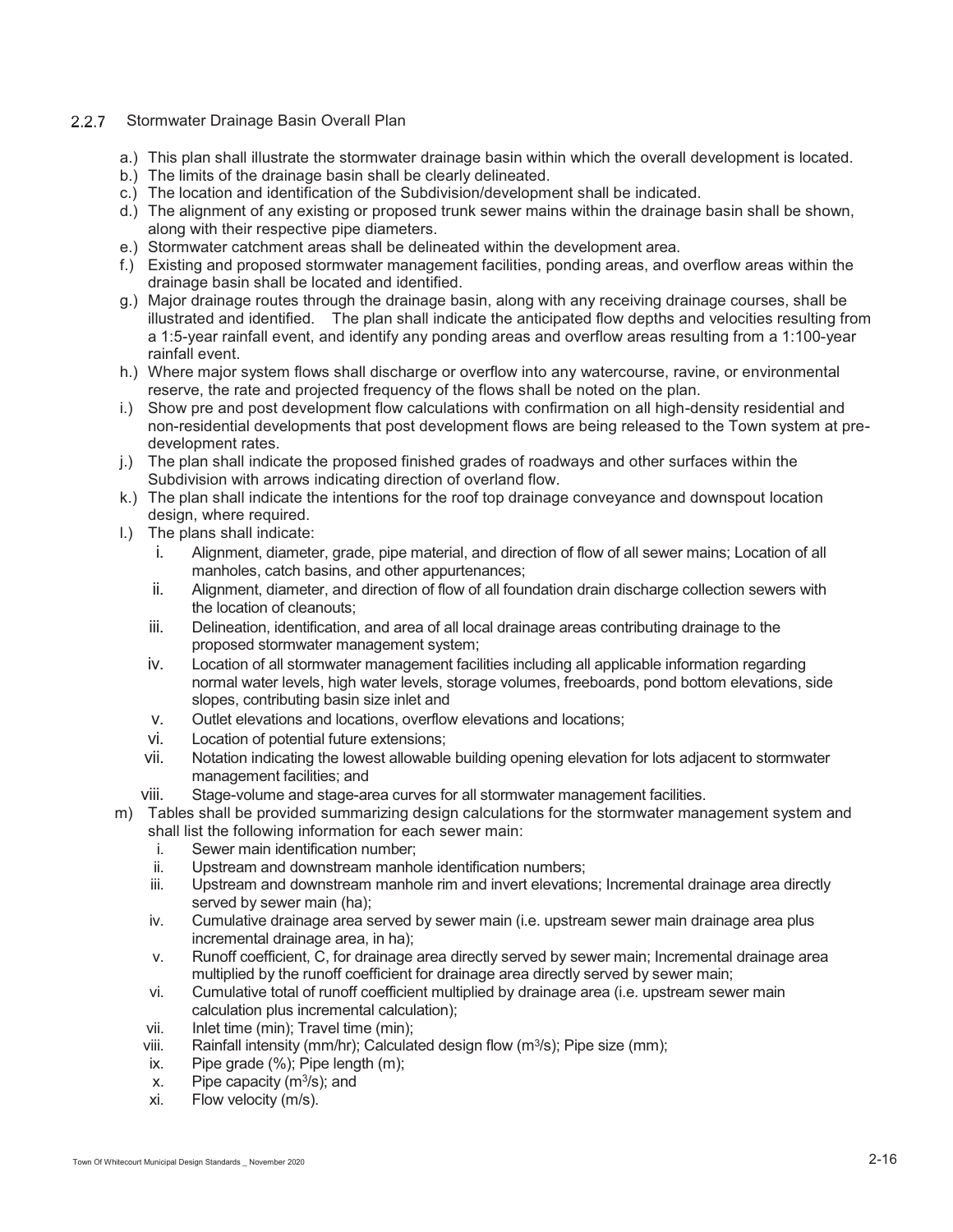Separate tables should be provided to describe interim and ultimate conditions where staging of the development will occur and impose distinct conditions on the proposed stormwater management system.

- n) Tables summarizing design calculations for the stormwater management system shall list the following information for each catch basin and lead:
	- i. Catch basin identification number; Street name;
	- ii. Frame type;
	- iii. Depth of flow (mm); Lead diameter (mm); Lead slope (%);
	- iv. Design flow rate  $(m<sup>3</sup>/s)$ ;
	- v. Catch basin capacity  $(m^3/s)$ ; and
	- vi. Lead capacity  $(m^3/s)$ .
- 2.2.8 Wastewater Drainage Basin Overall Plan
	- a.) This plan shall illustrate the wastewater drainage basin within which the overall development, defined by the Area Structure Plan, is located.
	- b.) The limits of the drainage basin shall be clearly delineated.
	- c.) The location and identification of the Subdivision shall be indicated.
	- d.) The alignment of any existing or proposed trunk sewer mains within the drainage basin shall be shown, along with their respective pipe diameters.
	- e.) Wastewater catchment areas shall be delineated within the Subdivision.
	- f.) Information on underground pipeline systems including the following:
		- i. Alignment, diameter, grade, pipe material, and direction of flow of all sewer mains;
		- ii. Location of all manholes and other appurtenances;
		- iii. Delineation, identification, and area of all local drainage areas contributing drainage to the proposed wastewater collection system; and
		- iv. Location of potential future extensions.
	- g.) Tables summarizing design calculations for the wastewater collection system shall list the following information for each sewer main:
		- i. Sewer main identification number;
		- ii. Upstream and downstream manhole identification numbers; upstream and downstream manhole rim and invert elevations; incremental number of lots directly served by sewer main;
		- iii. Cumulative area and/or number of lots served by sewer main (i.e. upstream area and/or number of lots served plus incremental area and/or number of lots);
		- iv. Population density per lot (capita/lot), or Peak Flow Per Ha;
		- v. Incremental area and/or population directly served by sewer main;
		- vi. Cumulative area and/or population served by sewer main (i.e. upstream area and/or population served plus incremental area and/or population);
		- vii. Peaking factor;
		- viii. Design flow rate  $(m<sup>3</sup>/s)$ ;
		- ix. Inflow rate (m<sup>3</sup>/s); Infiltration rate (m<sup>3</sup>/s); Design flow rate (m<sup>3</sup>/s); Pipe size (mm);
		- x. Pipe grade (%); Pipe length (m);
		- xi. Pipe capacity (m3/s); and
		- xii. Flow velocity (m/s).

Separate tables should be provided to describe interim and ultimate conditions where staging of the development will occur and impose distinct conditions on the proposed wastewater collection system.

# 2.2.9 Lot Grading Overall Plan

- a.) The plan shall include, at a minimum;
	- i. The existing surface contours starting at 10 metres outside the development boundary and throughout the site.
	- ii. The proposed finished grades.
	- iii. The anticipated/proposed building main floor elevation,
	- iv. Drainage basin boundaries, storage areas, ponding depths and overflow locations.
	- v. The proposed curb line grades.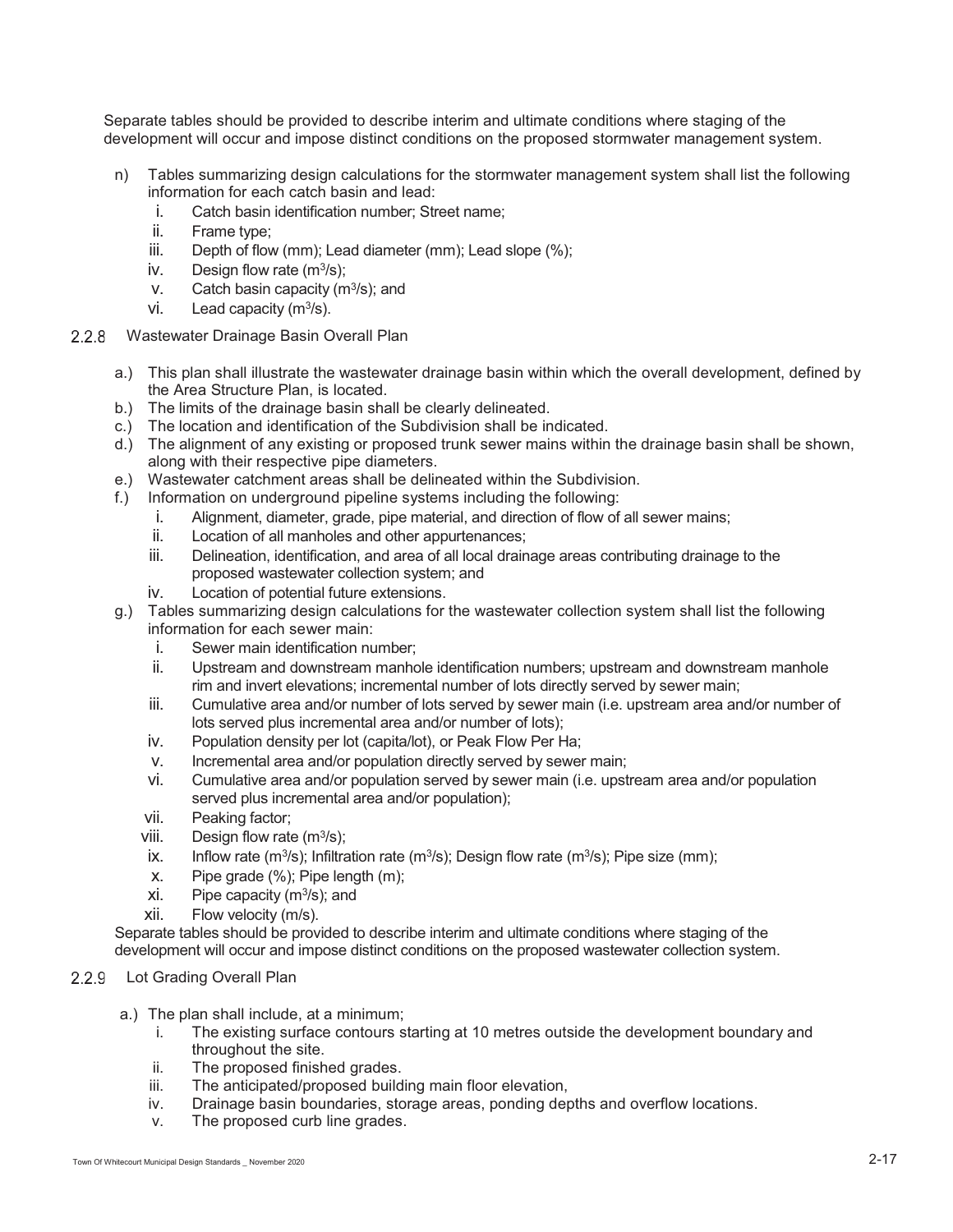- vi. Any existing floodplain elevations and boundaries, if applicable.
- b.) Provide existing spot elevations along development boundaries at property corners, grade breaks, and at 10 m intervals. These boundary elevations are to be maintained as part of the overall grading design plan.
- c.) This plan shall indicate the proposed finished surface elevations at lot corners, the proposed direction of flow of surface drainage on each lot.
- d.) The location of any benchmarks to be used in the construction of the project shall be identified.
- e.) Existing and proposed surface contours shown at 0.5 m intervals.
- f.) The geotechnical report should be referenced for builders to consult in the design/construction of building foundations, weeping tiles, and foundation drain discharge systems.
- g.) Notes should be included which indicate to builders the requirements with respect to roof leader discharges and foundation drainage, cross-referenced to the applicable detail for stormwater discharge piping.
- h.) The plan shall include typical three-dimensional details of the various lot grading types with a depiction of the structure(s), required slopes around the structure(s), and lot grades. Each lot on the plan shall be labeled to identify the applicable detail corresponding to the proposed lot grading type for that lot.
- i.) Lots requiring greater than 1.0 m of fill to meet the proposed grades should be clearly indicated on the plan.
- j.) Where the use of swales has been accepted by the Town, the plan shall indicate the locations, easement requirements, slopes, cross-sections, and construction details for the swales. Additional spot grades shall be provided at the midpoint of the swale and at the property line.
- k.) The plan must clearly convey any potential problems or restrictions with respect to building design and lot grading. Building foundation elevation restrictions for lots adjacent to a stormwater management facility is one example of this.
- l.) Any easements or restrictive covenants related to the stormwater management system must be shown and identified on the plan.
- m.) Where more than one sheet is required for the lot grading plan, each sheet shall include the typical details and notes which apply.
- n.) For rear lot and concrete swales, the channel capacity analysis is required to verify the conveyance of a 1:100-year storm event from the contributing area.

#### 2.2.10 Water Distribution System

- a.) With respect to the water distribution system, this plan shall include the following:
	- i. Alignment, diameter, and material of all water mains;
	- ii. Location of all valves, hydrants, and other appurtenances;
	- iii. Calculation of pressures and flows including peak, average, and fire demand for the water distribution system.
	- iv. Location of potential future extensions; and
	- v. Identification of all bacteria sampling locations.

#### 2.2.11 Shallow Utilities

- a.) This plan shall indicate the alignments for power, gas, and telecommunication lines.
- b.) The location of any surface features related to these utilities (i.e. light standards, transformers, boxes, etc.) must be clearly identified.
- c.) The location of any surface features which may conflict with the arrangement of these utilities (i.e. driveways, hydrants, curb valves, manholes, catch basins, street furniture, etc.) must be illustrated.
- d.) Applicable utility company approvals and associated easements/right of way locations, must be shown on the plan or otherwise accompany the drawing submission.
- e.) There are two typical shallow utility alignments that the Town will accept:
	- i. Power and telecommunication cables are installed in a joint trench within the road right of way and gas is installed in a single trench 3 within a 3.0m utility easement. Refer to Appendix A: Standard Engineering Drawings; or
	- ii. Gas, power, and telecommunication cables are installed in a joint trench within a 3.5m utility easement, with gas installed 2.7m into private property and power/telecommunications installed 1.0m-2.0m into private property. See Appendix G: 4 Party Franchise Utility Location Details.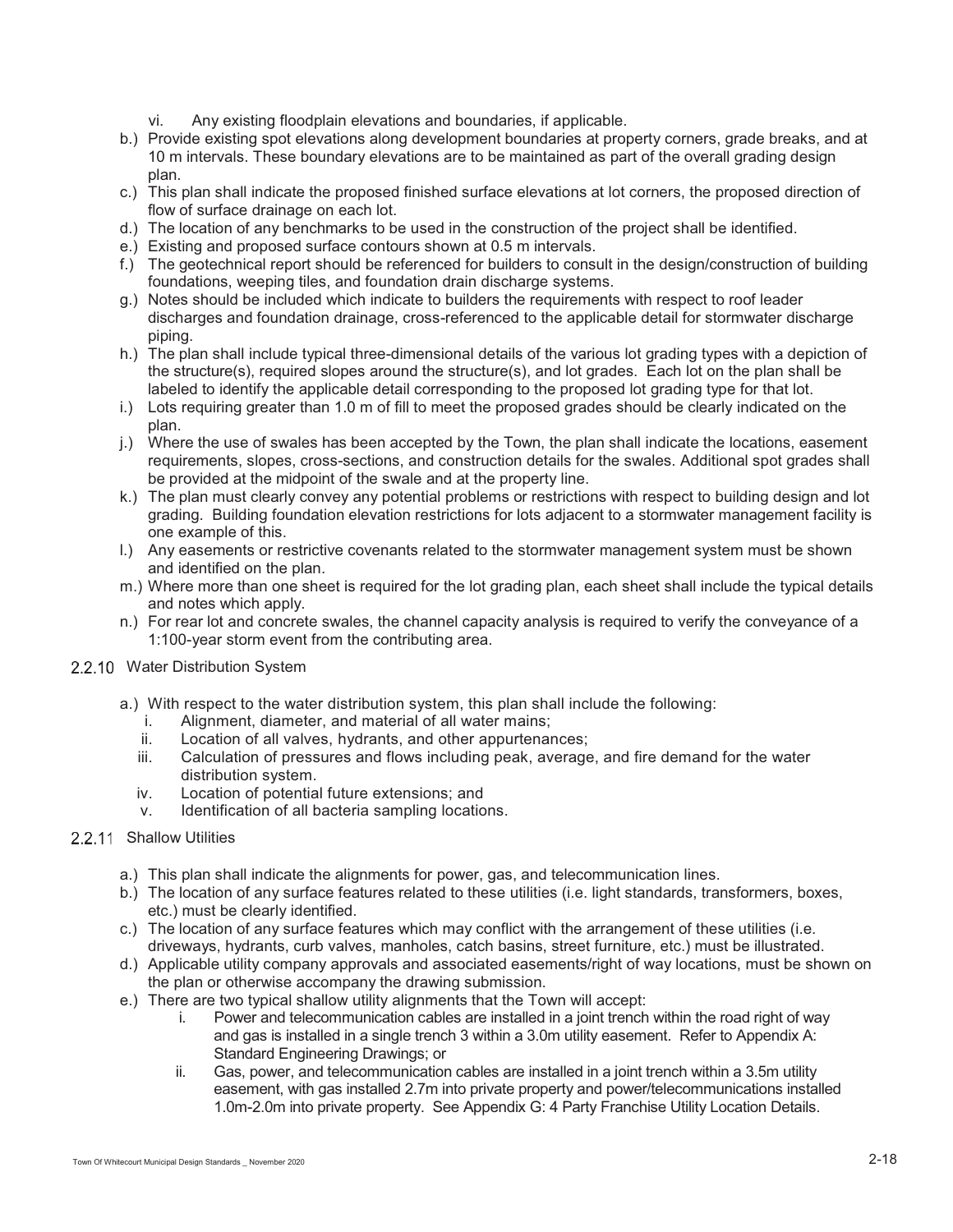#### 2.2.12 Landscaping Plans

- a.) Landscaping plans shall include the following:
	- i. Land use parcel designation
	- ii. Locations of driveways; Location of street furniture; Location of underground structures;
	- iii. Location of curbs and boulevards; Location of public sidewalks; Location of private approaches; Location of parking areas;
	- iv. Location of proposed retaining walls; Proposed location of boulevard trees;
	- v. Planting schedules, including botanical and common name of all proposed plant material, total quantity of each plant on public and private property, height and/or spread of each shrub or perennial at the time of installation, minimum caliper size of each tree at the time of installation.
	- vi. Notes regarding root ball type and size, tree branching heights for boulevard trees, special conditions, or unique installation criteria;
	- vii. Identification of existing vegetation, trees and/or other natural features to remain in place and or relocated;
	- viii. Outline of planting beds and tree wells, including the type and depth of mulch; Location of anticipated irrigation systems;
	- ix. Details of hard and soft landscape installations;
	- x. Identification of areas to be sodded and seeded, with the applicable seed mix specified;
	- Proposed mowed and non-mowed areas.
	- xii. Location of proposed site amenities and fencing, with construction details and elevations;
	- xiii. Location of trails with details, signage, and proposed drainage;<br>xiv. Total measurements (in m<sup>2</sup>) of shrub beds. flower beds. islands
	- Total measurements (in m<sup>2</sup>) of shrub beds, flower beds, islands, buffers, PULs, MRs, ERs, SWMFs, and parks;
	- $xv$ . Total measurements (in m<sup>2</sup>) of proposed seeded and sodded areas, and existing vegetation;
	- xvi. Provide a breakdown of private and public landscaping;
	- xvii. Any proposed entrance sign or feature detail; and
	- xviii. Any other details that may relate to the final landscape design.
- b.) The plan shall identify the following areas:
	- i. Preservation Areas (ER)
		- Preservation areas are portions of parks, which are to remain in the natural condition.
	- ii. Naturalization Zones

Naturalization zones are portions of parks, which are proposed for reclamation to as natural a state as possible. They include manicured areas and/or disturbed or partially disturbed natural areas.

iii. Manicured Zones

Manicured areas are portions of parks that have defined 'special use areas'. They imply some development as identified in the minimum standards and maintenance that is relatively intense compared to preservation and naturalization areas. Manicured areas include areas where larger numbers of park users are anticipated; i.e. sports fields, playgrounds, community uses.

- iv. Existing Environmentally Sensitive Areas, Historical Areas, Wetlands, Vacant Farmsteads, existing water bodies and wildlife corridor.
- c.) This plan shall indicate the location of all street furniture including, but not necessarily limited to, signage (including identification of type), hydrants, bollards, light standards, power transformers, driveway approaches, telephone boxes, cable boxes, mail boxes, bus shelters, benches, garbage cans, manhole covers, valve covers, playgrounds, trails, trees, retaining walls, and fencing.
- d.) The plan shall include fencing details including elevation view.
- e.) The plan should also illustrate sight triangles for all intersections.
- f.) This plan shall be in accordance with the setbacks specified in these Municipal Engineering Standards and the Town's Land Use Bylaw
- g.) The landscaping plan shall be prepared, signed, and sealed by a landscape architect licensed to practice in the Province of Alberta by the Alberta Association of Landscape Architects.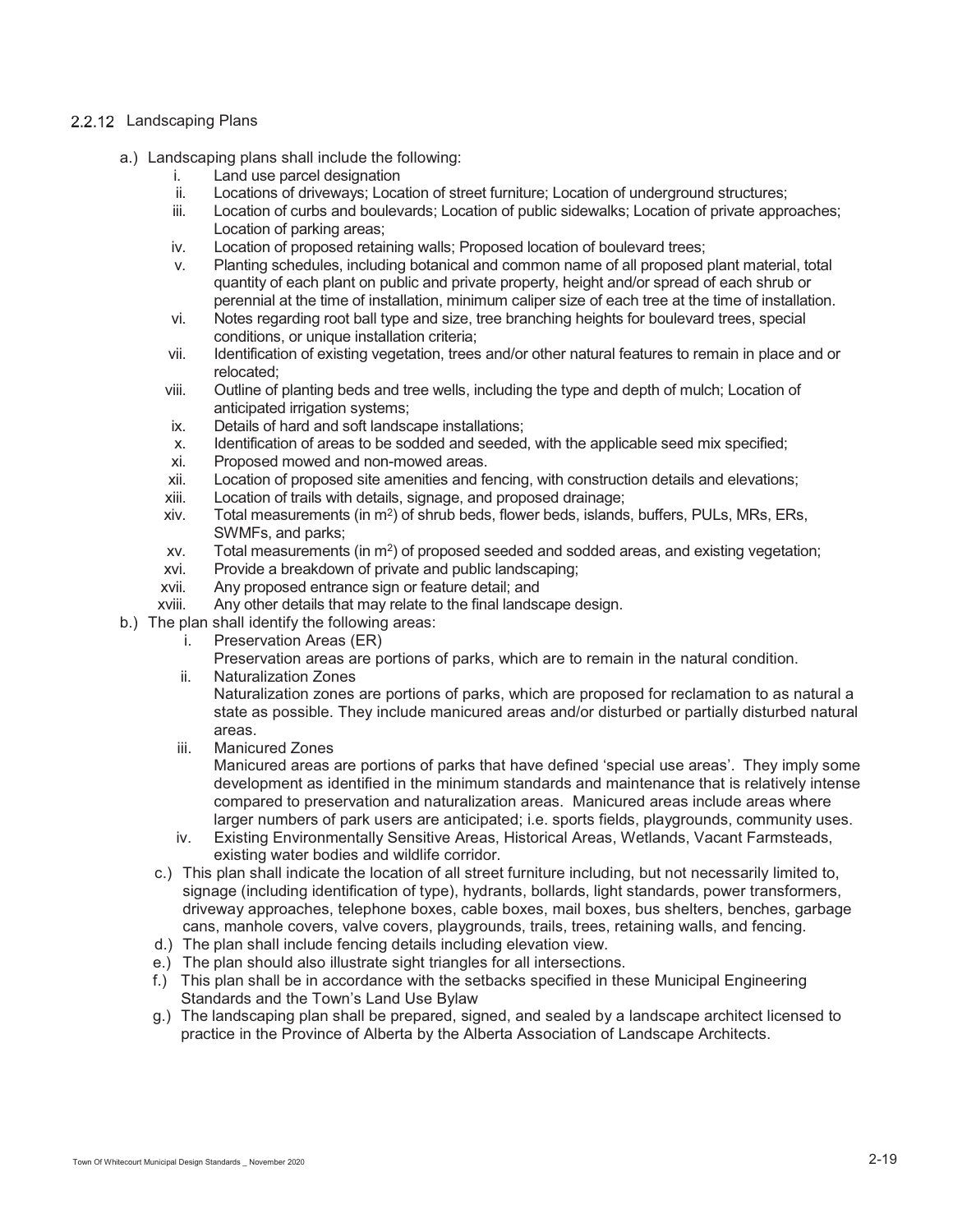#### 2.2.13 Plan and Profile Drawings

Plan and profile drawings shall meet the following requirements:

- a.) General
	- i. Plan and profile drawings shall be drawn to a scale of 1:500 horizontal and 1:50 vertical;
	- ii. There must be a clear delineation between proposed and existing features; and
	- iii. The drawings must show the location and identification of existing and proposed survey markers in the area.
- b.) Road Right-of-Way Information
	- i. The following information must be included on the plan portion of the drawing: Legal subdivision information including block and lot numbering;
	- ii. Alignment of proposed road right-of-way or easement including name or temporary designation:
	- iii. Alignments of adjacent roads, walks, lanes, interim connections, utility rights-of- way, easements, and reserves including identification by name or ownership;
	- iv. Existing and proposed surface infrastructure including curb, gutter, sidewalk, sidewalk connectors, trails, paraplegic ramps, bus stop pads, boulevard area, etc.;
	- v. dimension of right of way width measured relative to adjacent property lines;<br>vi. dimensioned measurements of curb. gutter, sidewalk, and boulevard location
	- dimensioned measurements of curb, gutter, sidewalk, and boulevard locations;
	- vii. horizontal curve data for the centreline of each roadway including chainages of the beginning-of-curve (BC), end-of-curve (EC), delta angle, radius, chord length, and arc length. The radius of curb returns must be indicated.
	- viii. Elevations, along the curb and gutter, of all changes in vertical alignment; and elevations of the BC and EC for all curb returns including the grades and chainage around the curve. The following information must be included on the profile portion of the drawing: Existing ground profile along the centreline of the proposed roadway or utility;
	- ix. Proposed gutter line profile with grade expressed in percentage, accurate to two
	- x. decimal places;
	- xi. Vertical curve data including chainages and elevations for beginning-of-vertical- curve (BVC), end-of-vertical-curve (EVC), point-of-vertical-intersection (PVI), external value (e), length of curve, elevation and chainage of the low point of sag curves and high point of crest curves, and rate of gradient change (k value); and
	- xii. Gutter line grade at all intersecting proposed and existing roads.
- c.) Water Distribution System Information

The following information must be included on the plan portion of the drawing:

- i. Horizontal alignment of proposed water mains with dimensioned measurements locating each from adjacent property lines;
- ii. Diameter of water mains;
- iii. Location of all related appurtenances including hydrants, tees, bends, crosses, valves (use different symbols for gate valves and butterfly valves), blow offs, and plugs;
- iv. Location of all service connections and curb cock valves, with dimensioned measurements locating each individual service lateral from the property lot corner along with the service pipe invert elevation at the property line.

The following information must be included on the profile portion of the drawing:

- v. Vertical alignment of proposed water mains within the profile alignment;
- vi. Elevation, diameter, and utility type of existing and proposed utilities which cross or intersect the profile including dimensions between utility crossings;
- vii. Invert-of-pipe elevation at all tees, bends, crosses, plugs, and grade changes; Pipe diameter, pipe type, pipe class, and bedding class and station chainages;
- viii. Description of tie-in points of the proposed system to the existing system; and
- ix. Identification of areas requiring special construction methods such as trenchless installation methods, shored construction, insulation, casings, limited working space areas, etc.